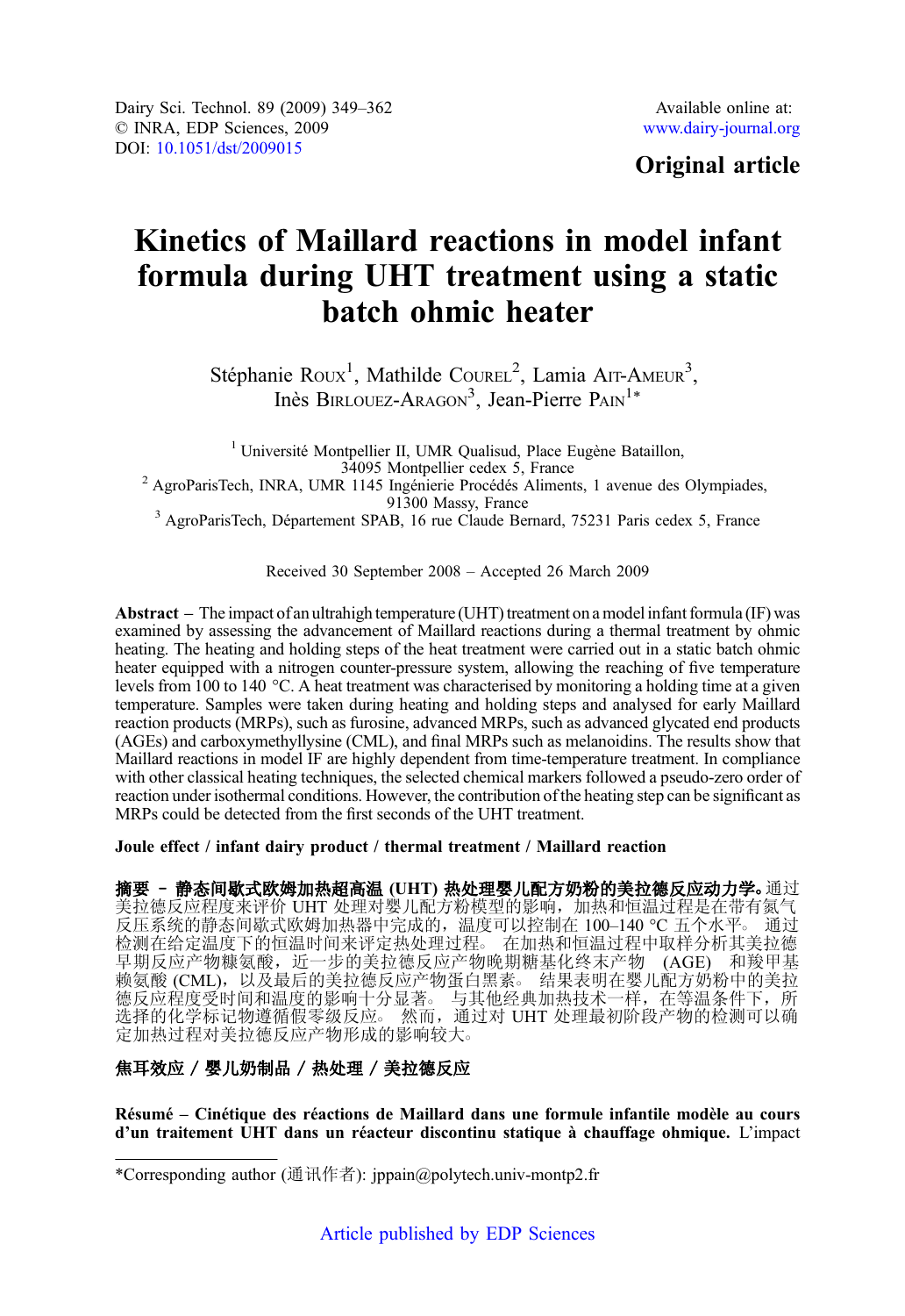d'un traitement UHT sur une formule infantile modèle a été évalué en mesurant le degré d'avancement de la réaction de Maillard pendant un traitement thermique par chauffage ohmique. Les étapes de chauffage et chambrage ont été effectuées dans un réacteur ohmique discontinu statique équipé d'un dispositif de contre-pression d'azote qui a permis d'atteindre cinq niveaux de température de 100 à 140 °C. Chaque traitement thermique a été caractérisé par un couple temps de chambrage/température. Des échantillons prélevés pendant les étapes de chauffage et de chambrage ont été analysés pour quantifier des produits précoces de la réaction de Maillard comme la furosine, des produits avancés comme les produits avancés glycatés ou la carboxyméthyllysine et des produits terminaux comme les mélanoïdines. Les résultats montrent que les réactions de Maillard dans une formule infantile modèle sont très dépendantes du barème temps/température appliqué. En accord avec les résultats publiés par d'autres auteurs sur des méthodes classiques de traitement thermique, les marqueurs de Maillard sélectionnés suivent une réaction d'ordre pseudo-zéro en conditions isothermes. Cependant, dans un procédé UHT, la contribution de l'étape de chauffage ne peut être négligée puisque les produits de la réaction de Maillard peuvent être détectés dès les premières secondes du traitement thermique.

effet Joule / produit lacté infantile / traitement thermique / réaction de Maillard

#### 1. INTRODUCTION

Infant formulas (IFs) are dairy-based products carefully designed to complete all nutritional needs of non-breastfed newborns. In order to ensure the microbiological security and to extend the shelf life, IFs are submitted to a succession of thermal treatments like pasteurisation, heat-sterilisation, concentration or spray-drying. The ultrahigh temperature (UHT) sterilisation (130–140 °C, 3–6 s) which in some cases can be followed by in-bottle sterilisation (110 °C, 10 min) or spray-drying, leads to major changes in the initial composition of the IF [[9](#page-12-0)]. The main degradation reactions causing nutritional damages to the products are linked to protein glycation during Maillard reaction [[32](#page-13-0)].

Maillard reaction is a very complex chemical reaction between an amine group and a carbonyl group. It can be decomposed into three stages [\(Fig. 1](#page-2-0)). Firstly, in the early steps of the Maillard reaction, a reducing sugar – lactose in  $IF$  – condenses with an amine base – lysine in IF – to form Amadori products – mainly lactulosyllysine in IF. Lactulosyllysine can be measured after conversion into furosine, which is the result of its acid hydrolysis. Secondly, Amadori products turn into advanced glycated end products (AGEs). Some of these AGEs are fluorescent and the reaction can be studied by a global approach using the FAST<br>method (Fluorescence of Advanced (Fluorescence of Advanced Maillard Products (Famp) and Soluble Tryptophan). This method is based on the exploitation of two fluorescence signals: (i) fluorescence of tryptophan (Ftrp), which can be correlated to protein content and, therefore, to protein thermal denaturation [[8](#page-12-0)]; (ii) Famp, which is a global signal produced by numerous unidentified Maillard compounds. Unfortunately, Famp cannot be calibrated with any standard solution. Nevertheless, the FAST index given by the ratio Ftrp/Famp was reported to be well correlated to the advancement of Maillard reaction [\[6,](#page-12-0) [10](#page-12-0)]. The fluorescence property can also be used to follow end compounds like carboxymethyllysine (CML) by frontal fluorescence [\[7](#page-12-0), [18\]](#page-13-0). Carboxymethyllysine is an interesting AGE because it is a terminal product that accumulates during the reaction. Thirdly, during the final steps of Maillard reaction, some AGEs can polymerise to form melanoidins, brown nitrogenous compounds, which are easily monitored by colorimetry. In most cases, the industrial sterilisation thermal treatments are designed to avoid reaching the colouring step although it is likely to develop during storage [[11](#page-12-0), [18](#page-13-0)]. All along the reaction,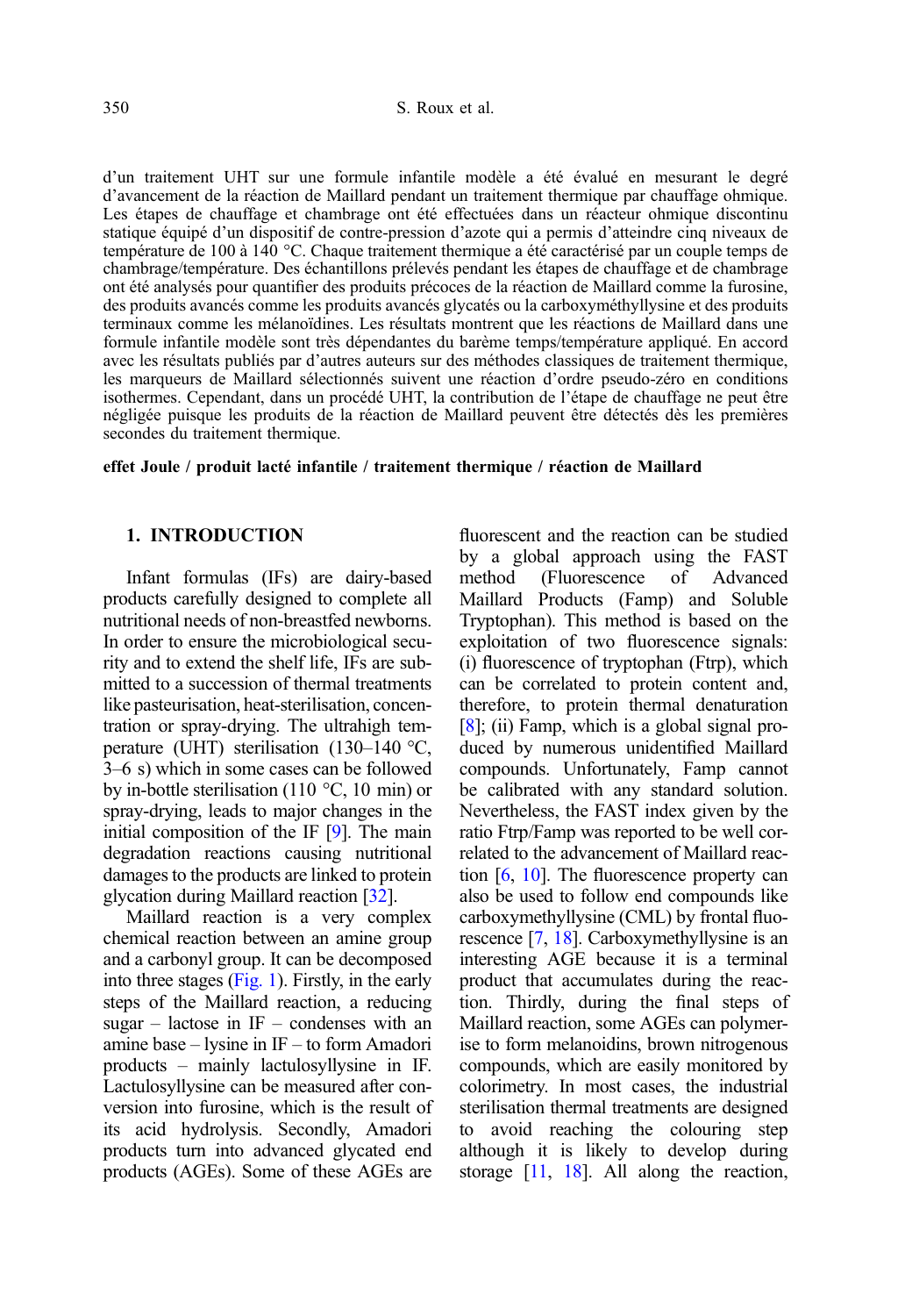<span id="page-2-0"></span>

Figure 1. Simplified diagram of Maillard reaction in IF.

the lysine, which is an essential amino acid, is degraded to produce undesirable neoformed compounds. As a matter of fact, AGEs are suspected to be implied in the development of atherosclerosis, diabetes, aging and chronic renal failure [[20](#page-13-0), [21\]](#page-13-0).

The composition of IFs needs to be scrupulously adapted to the nutritional needs of the newborns. Their formulation is, therefore, designed to be as close as possible to mother's milk. Depending on the type of ingredient used, the formulas can be more or less reactive. The type of protein is important: casein seems to be less reactive than whey protein [[9,](#page-12-0) [30\]](#page-13-0). Some IFs are based on hydrolysed proteins to reduce allergenicity, but it was shown that protein hydrolysis activates the Maillard reaction [\[5\]](#page-12-0). The type of sugar is also important. Simple sugars, particularly glucose, seem to be more reactive than complex sugars like lactose [\[25](#page-13-0), [30](#page-13-0)]. Experiments on simplified models have also shown that reaction pathways are different when using mono or disaccharides [\[12](#page-12-0), [13](#page-12-0)]. Furthermore, IFs contain lipids including a great quantity of polyunsaturated fatty acids, which can also play a major role in Maillard reaction [\[26](#page-13-0), [27\]](#page-13-0). All these reactions are strongly enhanced by the presence of minerals and vitamins. Iron and ascorbic acid are added in order to prevent newborns from iron and vitamin deficiency but they increase the hydroxyl radical formation  $[1]$ , the lysine glycation and the tryptophan oxidation [[22](#page-13-0)].

The heating technique chosen for this study was ohmic heating, the principle of which relies on Ohm's law: the circulation of an electric current through a resistant food matrix produces heat, proportionally to the electric field and to the food's electrical conductivity, thus allowing the heating of the product in its whole volume [\[16,](#page-13-0) [28](#page-13-0)]. Unfortunately, fouling problems cannot be avoided in industrial continuous installations, since velocity gradients near the walls induce thermal gradients in the product. This problem was reported to make the ohmic technology inappropriate for the industrial treatment of dairy products [\[3](#page-12-0)]. However, using a batch configuration at laboratory scale allows limiting thermal gradients inside the product. In addition, as soon as electricity is stopped, no more energy is transmitted to the product, making this technique very reactive and attractive for kinetic studies. A lot of work has been dedicated to study a potential additional effect of electricity on thermal destruction of microorganisms and enzymes. One of these studies shows an additional electrical destruction of an Escherichia coli population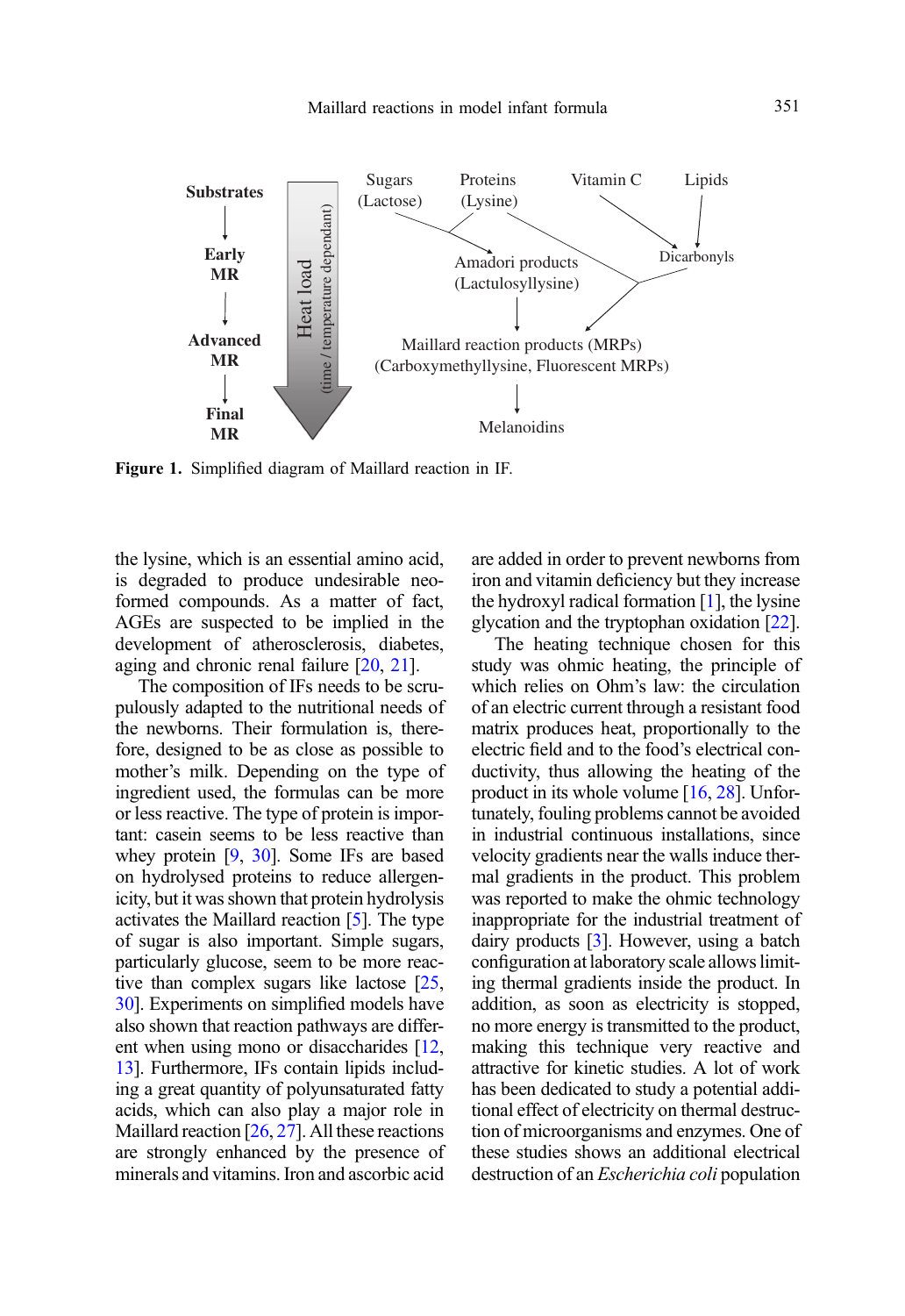in goat milk [\[29\]](#page-13-0). Despite interesting perspectives of thermal treatment reduction, this electrical contribution was not considered in this work and ohmic heating was merely used as a convenient method to situate the Maillard reaction in the UHT domain.

A considerable volume of work, dedicated to increasing the knowledge on the chemistry of the Maillard reaction, deals with simple model solutions heated at laboratory scale under 100 °C with poorly characterised temperature conditions. Unfortunately, the results of these studies are very difficult to extrapolate to real complex food products thermally treated under industrial conditions. The objective of this work was to study the thermal degradations occurring in a complex food solution modelling liquid IFs, during a fast thermal treatment at temperatures above 100 °C imitating a UHT treatment. Two types of degradations were focussed on: protein denaturation and Maillard reaction. Five indicators of the heat treatment were monitored: Ftrp accounting for protein denaturation, FAST index, furosine, CML and colour representing the advancement of Maillard reaction. The perspective of such a study is to provide knowledge and tools to control the apparition of undesirable newly formed compounds – respectively to limit the loss of desirable ones – in industrial processes and to propose alternative technologies for a global improvement of the quality of IF.

#### 2. MATERIALS AND METHODS

#### 2.1. Materials

#### 2.1.1. Model IF

A model IF was developed within the framework of ICARE European Project. It is based on microfiltered milk supplemented with different constituents to be as close as possible to mother's milk (Tab. I). Its electrical conductivity is of 0.27 S·m<sup>-1</sup> at

| Ingredients       | $g \cdot L$ |
|-------------------|-------------|
| Sugars            | 84          |
| Lactose           | 84          |
| Proteins          | 14          |
| Casein            | 11.5        |
| Whey              | 2.5         |
| Lipids            | 36          |
| SFA <sup>1</sup>  | 14.6        |
| MUFA <sup>2</sup> | 12.8        |
| PUFA <sup>3</sup> | 7. I        |
| Minerals          | 4.6         |
| <i>Iron</i>       | 0.009       |
| Vitamins          | 0.43        |
| Vitamin C         | 0.063       |

Table I. Composition of the model IF; the main reaction substrates or catalysers are detailed in italics.

<sup>1</sup> Saturated fatty acids. <sup>2</sup> Mono-unsaturated fatty acids.  $\frac{3}{3}$  Poly-unsaturated fatty acids.

20 °C, allowing good performances with ohmic heating. This product is very sensitive and must be stored at 4 °C for a maximum of 10 days. It is a complex emulsion, which is difficult to reproduce exactly at laboratory scale. Therefore, the model formula used in this study was issued from one batch produced by an industrial ICARE partner.

#### 2.1.2. Ohmic heating equipment

Ohmic treatments were performed in a laboratory-scale static reactor of 100 mL capacity, specifically designed for this study ([Fig. 2](#page-4-0)). Electrodes are made of titanium covered by a specific alloy to avoid electrolysis. Fitted with an original design of monitoring equipment (simulator control and data acquisition), it is possible to reproduce thermal treatments successively comprising heating, holding and cooling stages. Heating is obtained from a 5 kW power supply delivering a 50 Hz alternative current and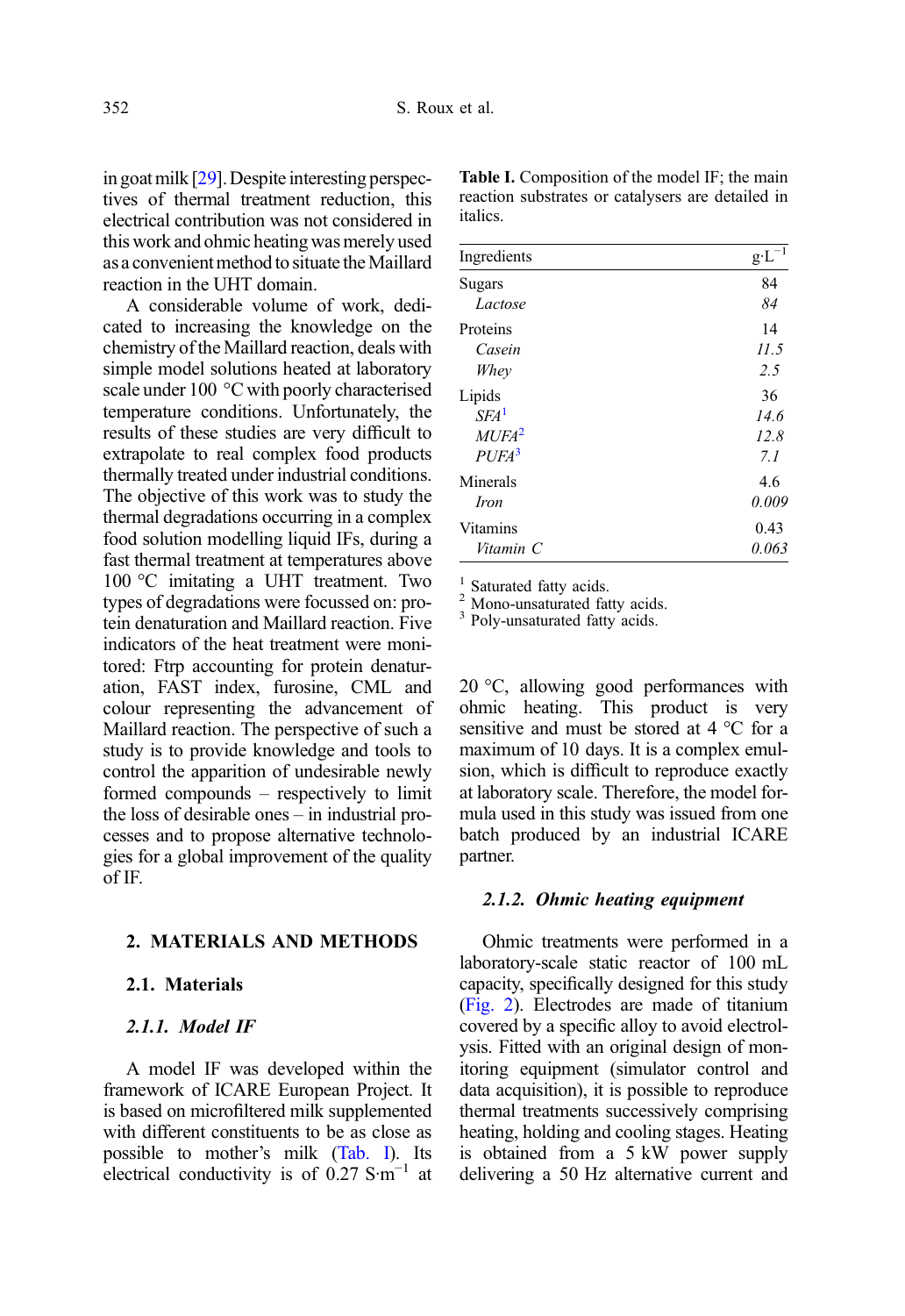<span id="page-4-0"></span>

Figure 2. Simplified scheme of the thermal treatment installation.

generating a steady electric field from 0.1 to 3 kV·m−<sup>1</sup> . During holding, isothermal conditions are obtained by an ohmic heating supply allowing the balancing of the heat loss due to natural convection at the walls of the reactor. Holding temperature levels range from ambient to 150  $^{\circ}$ C, thanks to a counter-pressure system based on nitrogen pressurised housing preventing from ebullition and oxidation of product. A takingaway system allows successive sampling of five volumes of 15 mL each, per batch during heating or holding. The extracted samples are rapidly cooled ( $T < 100$  °C in 1 s and  $T < 20$  °C in 3 min) in an ice bath from bulk temperature to 20 °C. Bulk temperature is continuously monitored by a type K (NiCr/NiAl) thermocouple (diameter 1.5 mm and temperature  $\pm$  1.5 °C) positioned at the bottom of the cell. The process control system enables accurate management of processing conditions (temperature vs. time) and online data collection (voltage  $\pm$  0.25% and current intensity  $\pm$  0.5%, temperatures). The reproducibility of a temperature profile obtained for five holding temperatures (100, 110, 120, 130 and 140 °C) was assessed and the variation coefficient of the mean holding temperature achieved did not exceed 1.5%.

#### 2.2. Analytical methods

#### 2.2.1. FAST method

The FAST method used in this study was described by Birlouez-Aragon et al. [[10](#page-12-0)]. One millilitre of sample was made up to 50 mL with sodium acetate buffer 50 mL with sodium acetate buffer  $(0.1 \text{ mol·L}^{-1}$ , pH 4.6) to precipitate the insoluble proteins. Four millilitres of supernatant were then filtered through a 0.45 μm nylon filter (VWR, Fontenay-sous-Bois, France) and placed in a disposable four-faced acryl cuve (Sarstedt, Marnay, France). The Ftrp was measured with a spectrofluorimeter (Cary Eclipse Varian, Courtabœuf, France) at excitation/emission wavelengths of 290/ 340 nm and Famp at 330/420 nm. The Ftrp signal was calibrated with soluble protein (Prolacta 90 from Lactalis, Laval, France) solutions from 0.2 to 20 g⋅L<sup>-1</sup> with the following equation:  $Ftrp = 223.75$ <sup>\*</sup>[soluble] proteins]  $(g<sup>-1</sup>) - 42.983$ . Confidence limits are: Ftrp $(-) = 222.86*$ [soluble proteins]  $(g \cdot L^{-1})$  – 48.643 and Ftrp(+) = 224.63<sup>\*</sup>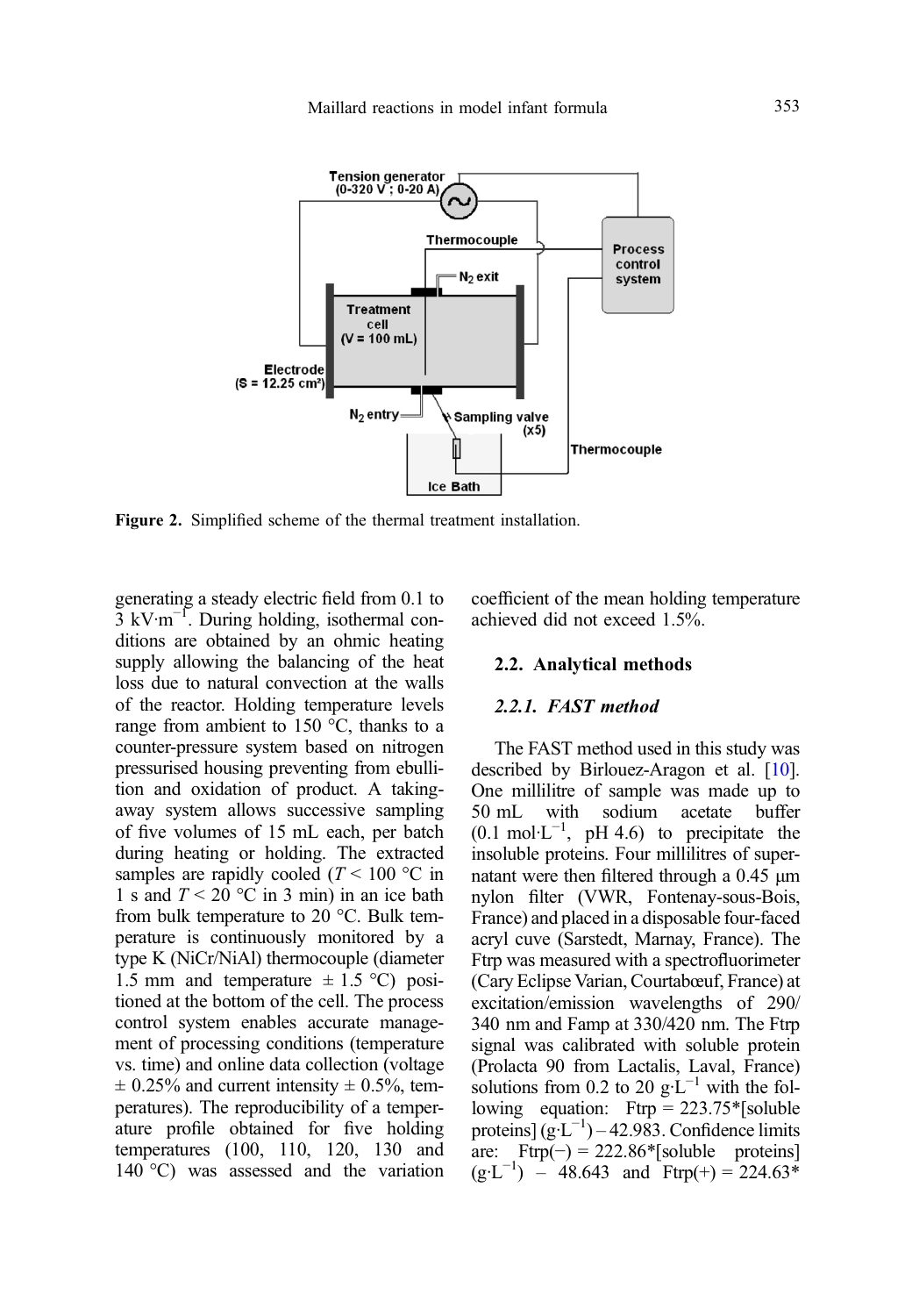| Serial  |                                                | Heating time                                                             | Holding time                                                    | <b>Step</b>                                                                                   | Markers analysed                                                |
|---------|------------------------------------------------|--------------------------------------------------------------------------|-----------------------------------------------------------------|-----------------------------------------------------------------------------------------------|-----------------------------------------------------------------|
| Control |                                                | 0                                                                        | $\theta$                                                        |                                                                                               | 1, 2, 3, 4, 5                                                   |
| Heating |                                                | $0.6-1.42$ min $(50 \rightarrow 140$ °C)                                 |                                                                 | $10^{\circ}$ C                                                                                | 1, 2                                                            |
| Holding | 100 °C<br>110 °C<br>120 °C<br>130 °C<br>140 °C | $1.15$ min<br>$1.22 \text{ min}$<br>$1.29$ min<br>1.36 min<br>$1.42$ min | $0-10$ min<br>$0-10$ min<br>$0-5$ min<br>$0-3$ min<br>$0-3$ min | $0.5 - 1$ min<br>$0.25 - 2$ min<br>$0.25 - 0.5$ min<br>$0.17 - 0.25$ min<br>$0.17 - 0.25$ min | 1, 2, 5<br>1, 2, 3, 4, 5<br>1, 2, 5<br>1, 2, 3, 4, 5<br>1, 2, 5 |

Table II. Experimental design.

1, proteins; 2, FAST index; 3, furosine; 4, CML; 5, colour.

[soluble proteins]  $(g \cdot L^{-1}) - 37.323$ . The FAST index is given by the ratio Famp/ Ftrp\*100. Maximum variation coefficients of 3.5% were obtained for Ftrp and FAST index.

#### 2.2.2. Furosine and CML analysis

Furosine and CML were simultaneously analysed by GC-MS-MS (Thermo Electron Corporation, Waltham, USA), from frozen samples. The method used was inspired from Charissou et al. [\[14\]](#page-12-0). It consisted in defatting the samples with ethanol and dichloromethane before centrifugation. A proteinic ring was formed, transferred to another tube and hydrolysed with concentrated HCl. An internal standard was added to part of the hydrolysed sample. The mix was dried under vacuum, further dissolved in using water, filtered (nylon, 0.22 μm) and dried again. Then, the derivatisation step included an esterification of the carboxylic functions (methanol under strongly acidic conditions) and an acylation of the amine functions (trifluoroacetic acid anhydre). Finally, CML and furosine were quantified by selected ion monitoring on a gas chromatograph coupled with tandem mass spectrometry. The CML and furosine analyses were made in triplicate. Protein quantification by the rapid fluorescamine method [\[33](#page-13-0)] was done to express results per gram of proteins. 20 μL of filtered hydrolysate was made up to 3 mL by borate buffer (0.2 mol·L<sup>-1</sup>; pH 8.5) and mixed with 100 μL of fluorescamine (0.15 g·L<sup>-1</sup> of acetone). The fluorescence was measured at excitation/emission wavelengths of 390/475 nm on a spectrofluorimeter (Fluoromax-Spex, Jobin-Yvon, Longjumeau, France).

#### 2.2.3. Colour measurements

Colour measurements were done directly on fresh samples (maximum 3 days of storage at 4 °C) with a colorimeter (Luci 100, Dr Lange, Villeurbanne, France) in the L\*, a\* and b\* systems. Samples were illuminated with D65 artificial daylight (10° standard angle). L\*, a\* and b\* parameters present a maximal variation of, respectively, 1.5, 2.5 and 2.0% due to colorimeter uncertainty.

#### 2.3. Experimental design

In this experiment, five holding temperatures were targeted – 100, 110, 120, 130 and 140  $^{\circ}$ C – and holding times were adapted according to the needs for kinetic data. Taking into account the excellent reproducibility of a thermal profile, it was decided not to repeat any time/temperature treatment but rather extend the number of sampling times (Tab. II). By this way,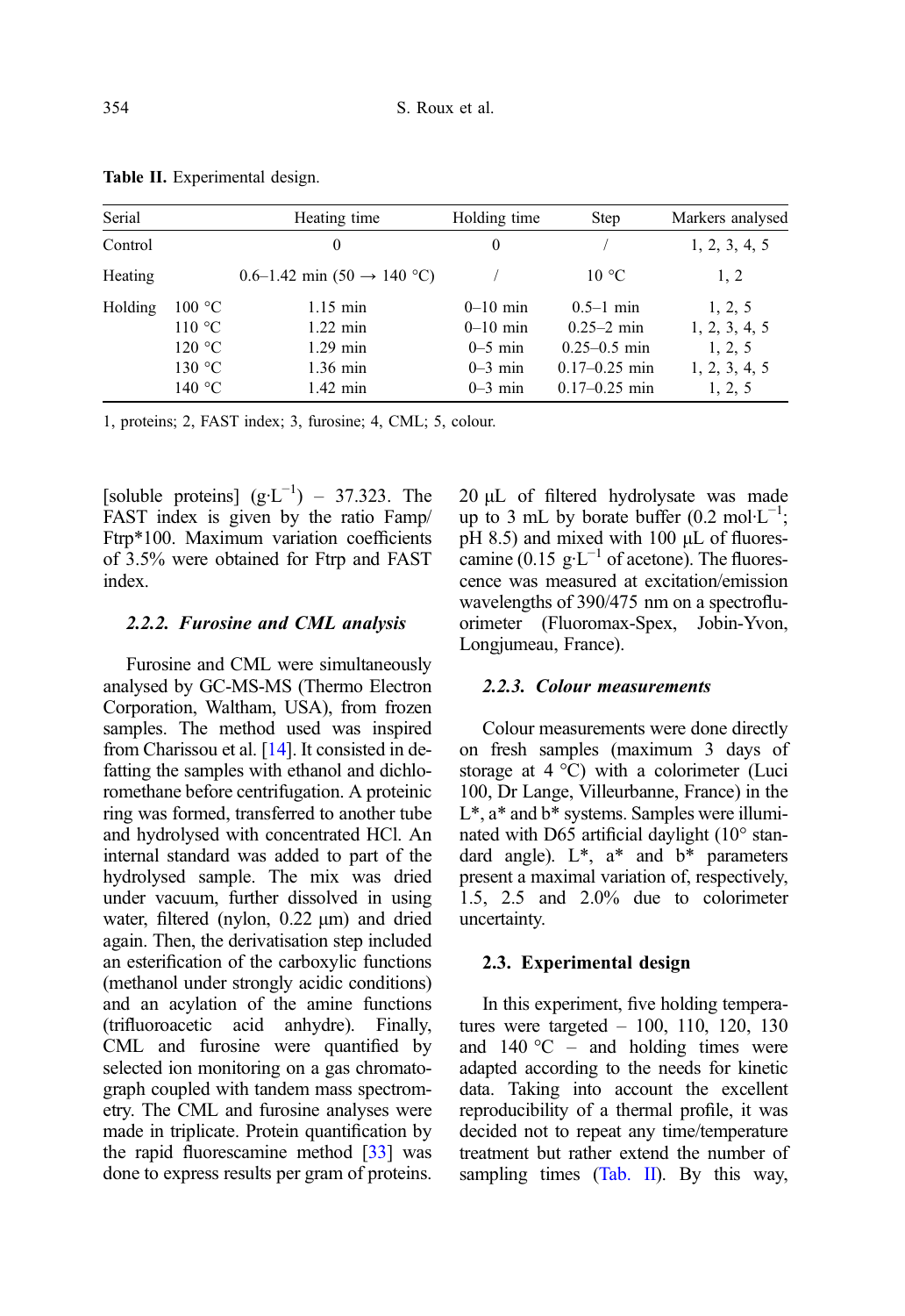|                                                         | 100 °C           | 110 °C   | 120 °C | 130 °C | 140 °C         |
|---------------------------------------------------------|------------------|----------|--------|--------|----------------|
| Targeted SV (s)                                         |                  |          | 144    |        |                |
| Heating contribution $(\%)$                             | 0.016            | 0.14     | 2.87   | 27.5   | 100            |
| Holding contribution $(\%)$                             | 99.983           | 99.85    | 97.1   | 72.3   | $\mathbf{0}$   |
| Cooling contribution $(\%)$                             | 0.0010           | 0.0053   | 0.049  | 0.25   | $\mathbf{0}$   |
| Holding time to reach the<br>targeted SV of 144 s       | 5.2 <sub>h</sub> | $31$ min | 3 min  | 13.4 s | 0 <sub>s</sub> |
| Maximum holding time covered<br>in the experiment (min) | 10               | 10       | 5      | 3      | 3              |

<span id="page-6-0"></span>Table III. Contribution of heating, holding and cooling phases to a thermal treatment targeting a SV of 144 s in the ohmic reactor and holding time necessary to achieve it.

SV: sterilisation value.

three experiments with five sampling times each, gave 15 different kinetic points per targeted holding temperature. So each point presented on the figures is issued from one sampling and was not repeated; standard deviations (SDs) represented are only due to the analytical methods. Another serial of points is issued from sampling during the heating phase at given temperature levels. The samples are taken from storage at 4 °C and left at ambient temperature to warm up to 10–15 °C before starting the thermal treatment in the reactor. In order to be able to compare the time/temperature treatments, all signals are registered as soon as a bulk temperature of  $20^{\circ}$ C is reached by ohmic heating.

The efficiency of a thermal treatment can be described by means of the sterilisation value (SV), calculated from timetemperature data:

$$
SV = \int 10^{\frac{T-T_{\text{ref}}}{z}} dt
$$

where T is the bulk temperature,  $T_{ref}$  is the reference temperature and  $z$  is the thermal death time coefficient. A standard criterion for industrial sterilisation is given by a target SV corresponding to a 12 log reduction of a Clostridium botulinum population [[17,](#page-13-0) [19](#page-13-0)]. At a reference temperature of 121.1  $\degree$ C, this targeted SV is of 144 s. Total SV is the sum of the contributions of the three phases of the thermal treatment:

$$
SV_{total} = SV_{heating} + SV_{holding} + SV_{cooling}.
$$

The SV covered in these experiments ranged from 5 s to 236 min. The industrial target SV of 144 s could be achieved for the three highest targeted holding temperatures, 120, 130 and 140 °C. But the holding times required at 100 and 110 °C to achieve a SV of 144 s, respectively, 5 h and 30 min were considered too long to be realistic and the treatment was stopped before reaching sterilisation (Tab. III).

#### 3. RESULTS

Performances of the ohmic reactor: a typical temperature profile obtained for a full thermal treatment with five samplings is shown in [Figure 3](#page-7-0), together with the power signal delivered by the generator. Full power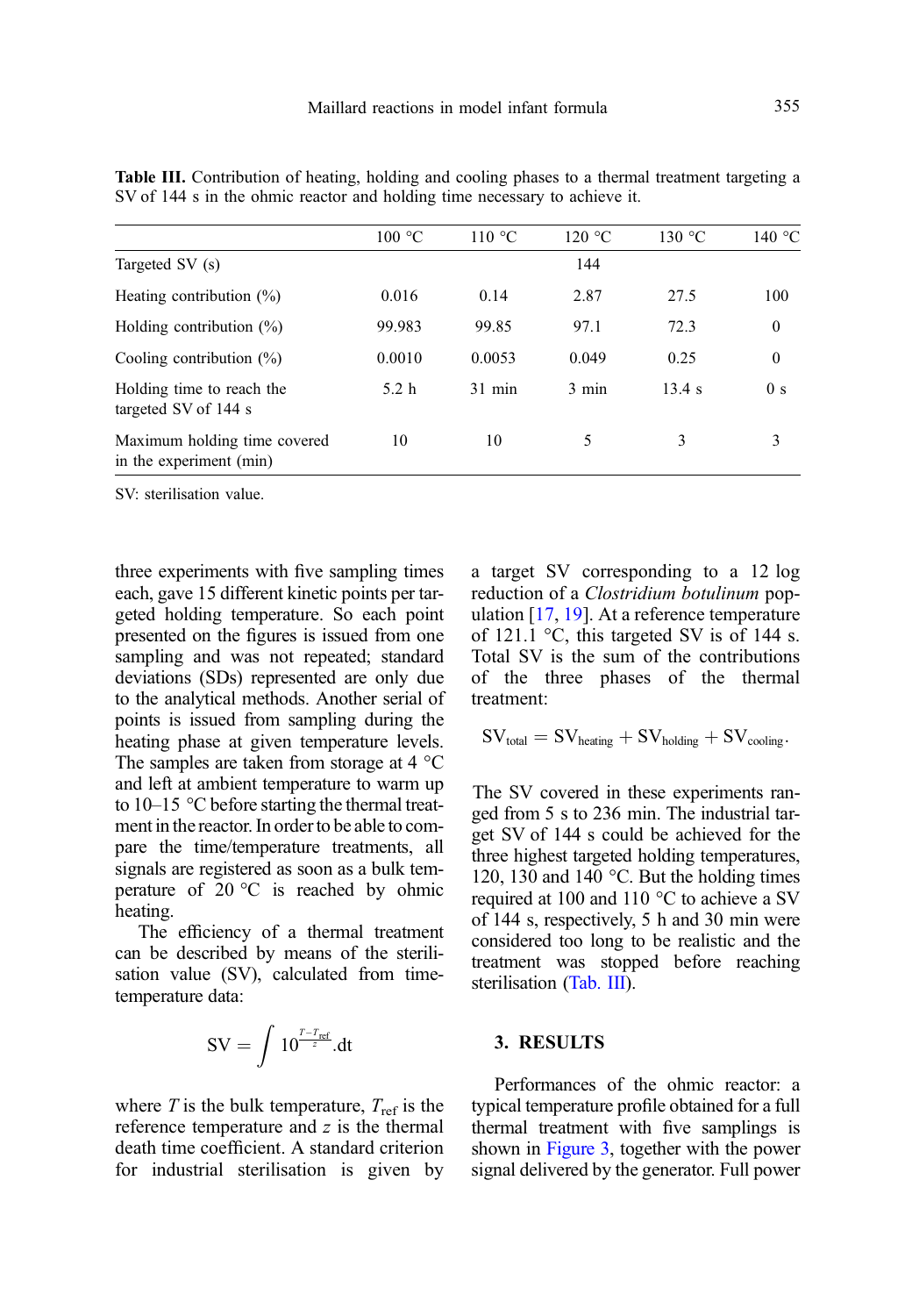#### <span id="page-7-0"></span>356 S. Roux et al.



**Figure 3.** Example of temperature and power kinetics during a trial at 140  $\degree$ C with five samplings.

is delivered until the targeted temperature is reached and is then regulated to hold the temperature as long as necessary. The sampling/cooling device allowed a rapid cooling from holding temperature (100–140  $^{\circ}$ C) to  $\leq 100$  °C in about 1 s and to  $\leq 25$  °C in about 1.5 min (Fig. 3). The temperature profiles were very reproducible from one trial to another, as the relative SD obtained on holding temperature for more than 10 thermal treatments was lower than 1.5%. Besides, no fouling was observed on the electrodes or on the cell's wall.

The contributions of heating, holding and cooling phases to the global SV were calculated from the experimental time/temperature data and are shown in [Table III.](#page-6-0) The results show that the contribution of cooling to a total SV of 144 s is always negligible, showing good efficiency of the cooling device. The heating phase has no contribution to a total SV of 144 s at low temperatures from 100 to 120 °C but is no longer negligible for higher temperatures of 130 to 140  $^{\circ}$ C as it accounts from 30 to 100% of total SV. Although high levels of temperatures compatible with a UHT domain can be achieved with the ohmic reactor, a more powerful generator would be required to accelerate the heating phase.

Concerning the biochemical markers, soluble protein content decreases with treatment duration ([Fig. 4A](#page-8-0)) because of protein denaturation. Results show that the holding temperature level seems to have no impact since all curves are confounded. Three stages are observed on soluble protein content during a thermal treatment: (i) constant, (ii) rapid decrease and (iii) stagnation. During the first stage lasting from 0 to 50 s, i.e. the time to reach 70 °C, soluble protein content remains stable. Then, a very brutal decrease takes place for about 40 s. Finally, soluble protein content stagnates at a value divided by five comparing to the initial value.

FAST index increases with treatment time and the curves can also be divided into three stages [\(Fig. 4](#page-8-0)B). The first is the same as for soluble protein content, a constant step lasting 0–1 min. Then an exponentiallike curve appears for about 30 s, before a linear behaviour with a slope increasing with temperature.

The two individual markers furosine and CML show the same profile [\(Fig. 5\)](#page-8-0). As expected, results show the markers accumulating with time and temperature.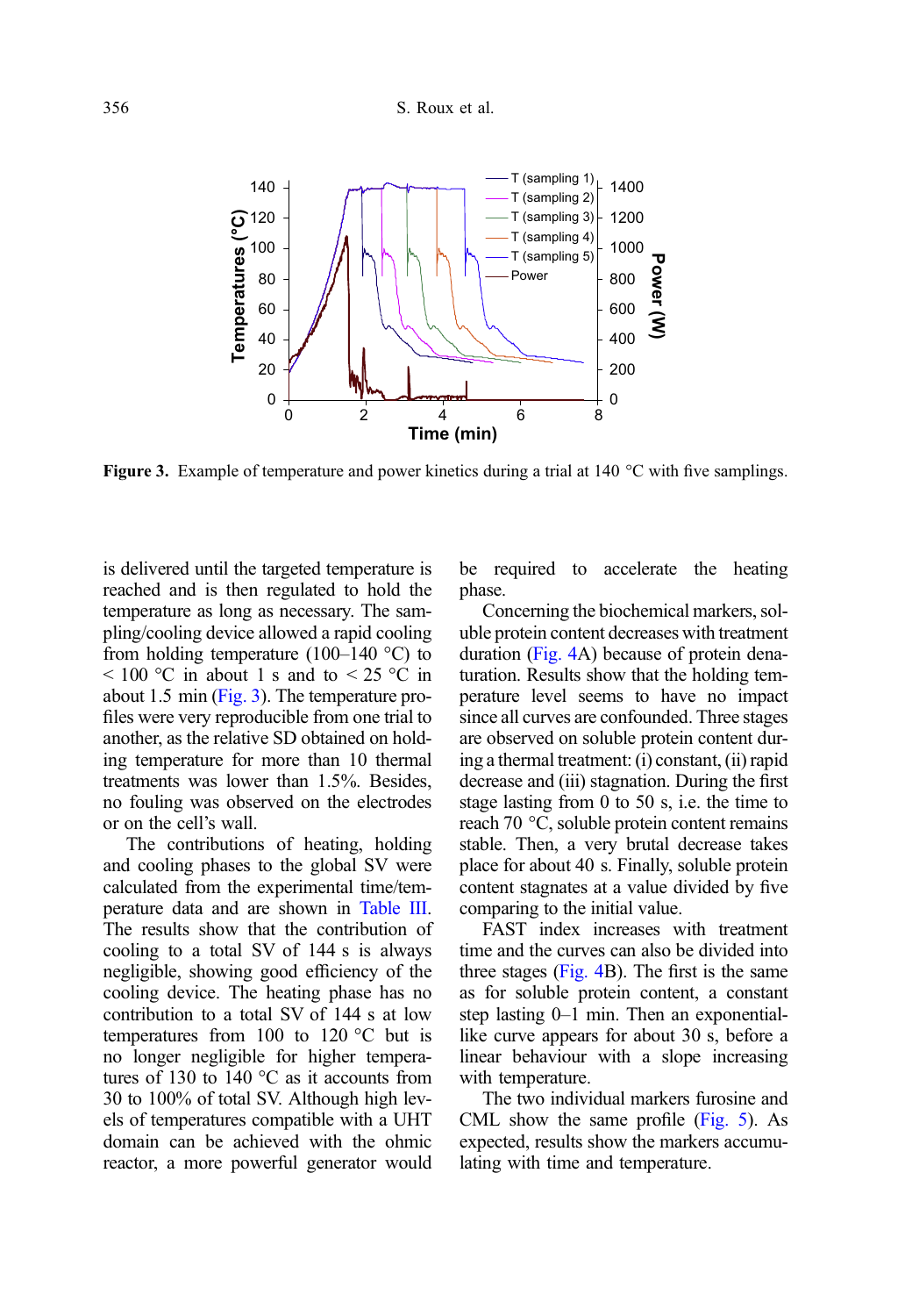<span id="page-8-0"></span>

Figure 4. Evolution of soluble protein content (A) and FAST index (B) in function of timetemperature treatment. The lines represent a linear regression of the experimental data (SD represents the variability of the analytical method).



Figure 5. Evolution of furosine (A) and CML (B) in function of time-temperature treatment. The lines represent a linear regression of the experimental data (SD represents the variability of the analytical method).

Colorimetric measurements show a linear behaviour with time and temperature for the three components of the analysis ([Fig. 6\)](#page-9-0). Results are expressed as  $\Delta L^*$ , Δa\* and Δb\*, meaning that control values have been subtracted to sample values for each component and each temperature. ΔL\* decreases, which indicates that colour turns from white to black.  $\Delta a^*$  and  $\Delta b^*$ increase, meaning that colour goes from green to red and from blue to yellow, respectively. The tendency for the three coordinates confirms browning of the samples.

#### 4. DISCUSSION

The evolution of the concentration of the five different indicators follows a similar trend, which can be divided into three steps: the first step corresponds to the absence of significant change in the marker's concentration, due to low temperature  $(< 70 °C)$ .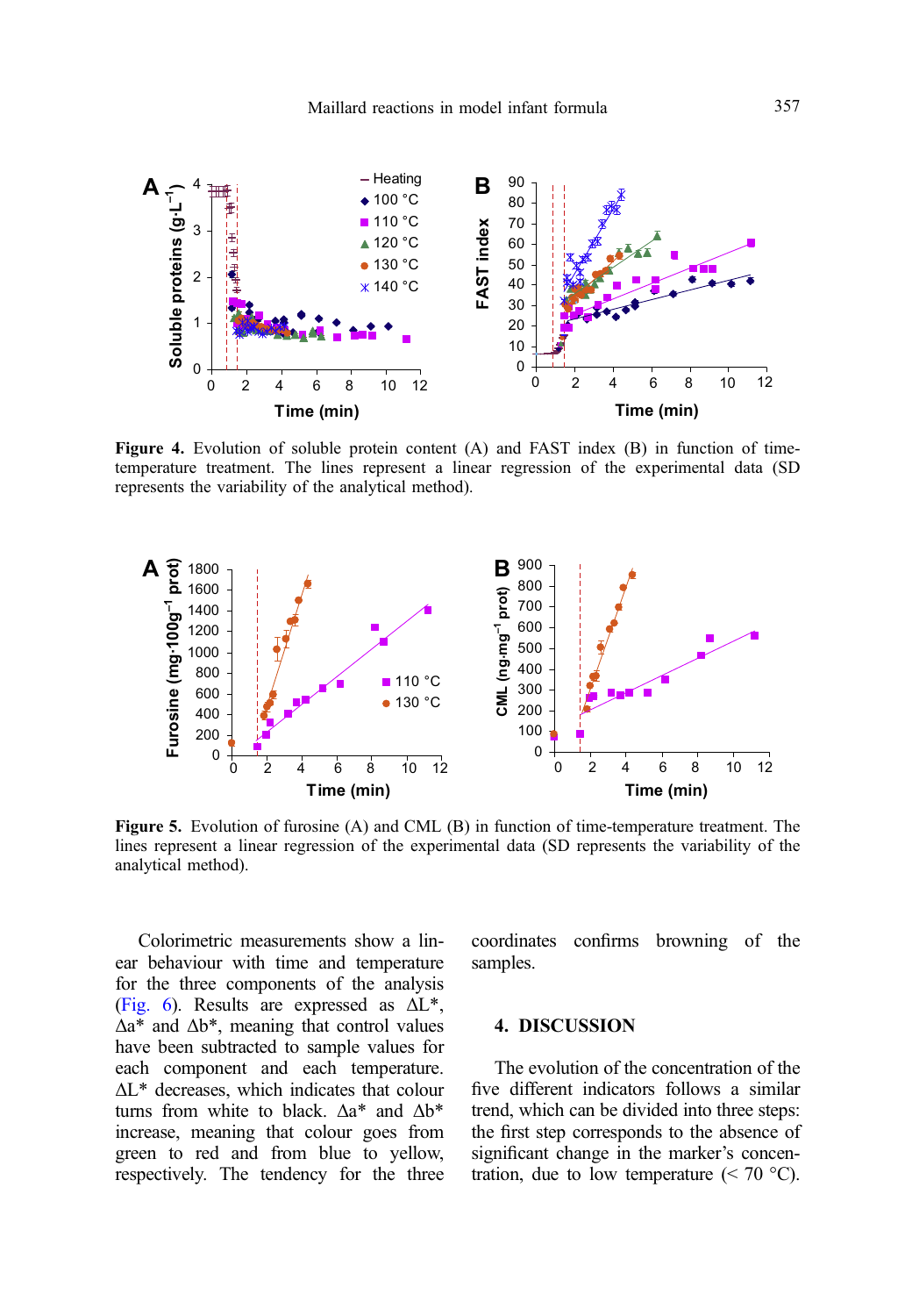<span id="page-9-0"></span>

Figure 6. Evolution of the three components of colour,  $\Delta L^*$  (A),  $\Delta a^*$  (B) and  $\Delta b^*$  (C) in function of time-temperature treatment. The lines represent a linear regression of the experimental data (SD represents the variability of the analytical method).

Soluble protein content shows no evolution because milk protein denaturation needs a minimum of 72 °C to occur. Some milk proteins can be denatured at lower temperature levels (lactoferrin, immunoglobulin, etc.) but they are very minor components. FAST index remains constant because Maillard reaction is very slow under 80–90 °C.

The second stage presents an exponential-like curve and, as the first stage, corresponds to a thermal transient phase. Temperature increases continuously in the product until it reaches the holding temperature  $(100-140 \degree C)$ .

The third step takes place during the temperature steady state period allowing identifying the kinetic variables of the selected Maillard reaction markers. They show a linear evolution with time, indicating a pseudo-zero order kinetic. This behaviour confirms previous data observed on CML and fluorescence on simple models composed of pure proteins, lactose, vitamin C and iron [\[22\]](#page-13-0). It is also coherent with Baisier et al. [\[4\]](#page-12-0), who found pseudozero-order formation of fluorescence and brown pigments in a system containing glucose and glycine. But these studies were performed at lower temperatures  $(< 60 °C)$ for long heating times, quite far from the thermal conditions used in this study. Other works confirmed similar pseudo-zero order kinetic for brown compound formation in simple models (i.e., glucose  $+$  casein and  $lactose + casein)$  heated at high temperatures (110–150 °C) and short times (0–30 min). Lactulosyllysine formation was also described as following a pseudozero order kinetic in milk for time/temperature treatments of 0–100 min/110  $^{\circ}$ C [\[15\]](#page-12-0).

The effect of temperature during the isothermal treatment can be modelled by an Arrhenius type of equation:

$$
k = k_0 \cdot \exp\left(-\frac{E_a}{R \cdot T}\right)
$$

with  $k$ , marker's rate constant obtained by fitting experimental points with linear regression;  $k_0$ , pre-exponential factor;  $E_a$ , activation energy; R, perfect gas constant and T, temperature. The corresponding kinetic parameters  $(k_0 \text{ and } E_a)$  can be calculated for the four markers of this study, which followed pseudo-zero order of reaction (FAST index, furosine, CML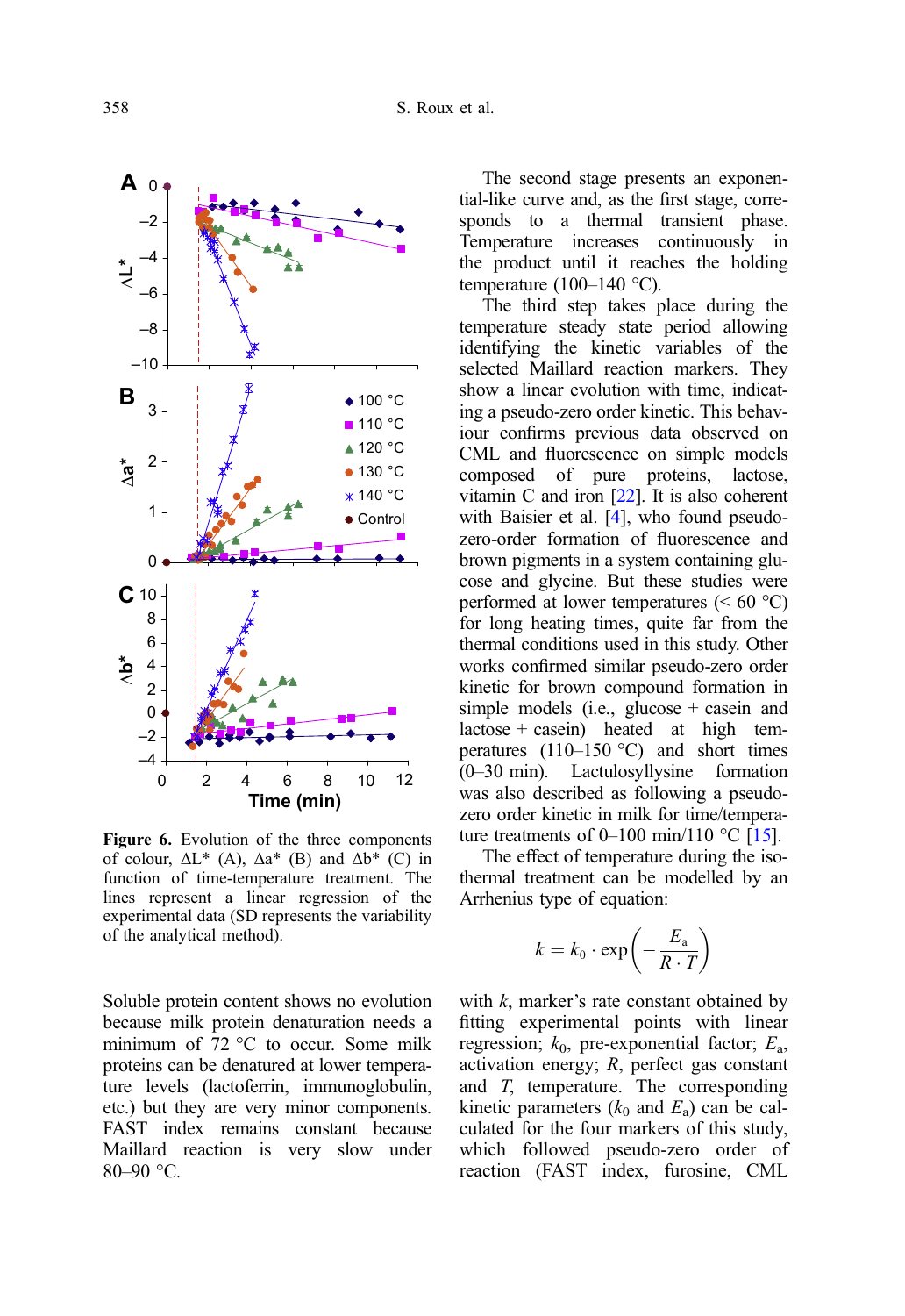Table IV. Kinetic parameters calculated for the four Maillard markers which follow a pseudozero order reaction during isothermal holding temperature.

| Marker              | $k_{o}$ (U*·min <sup>-1</sup> ) | $E_{\rm a}$ (kJ·mol <sup>-1</sup> ) |
|---------------------|---------------------------------|-------------------------------------|
| FAST index          | $4.78$ E+08                     | 59.4                                |
| Furosine            | $1.80$ E+14                     | 88.9                                |
| CML                 | $2.19 E+17$                     | 115.3                               |
| $\Lambda L^*$       | $2.35$ E+13                     | 102.1                               |
| $\Delta a^*$        | $1.40 E+26$                     | 203.8                               |
| $\Delta \text{b}^*$ | 7.34 E+19                       | 151.1                               |

\* U corresponds to the marker's units: arbitrary units for FAST index and colour, mg·100  $g^{-1}$  proteins for furosine and μg·mg<sup>-1</sup> proteins for CML.

and colour) (Tab. IV). The values obtained are difficult to compare to other works as no kinetic study of the same markers in IF has been reported in the literature. Some works have been done in milk on furosine and fluorescence [\(Tab. V](#page-11-0)). The values obtained for furosine are very close to those found in previous studies even if the studied matrix was different. On the contrary, the fluorescence values are very diverse, which is not surprising since many sources of variation are likely to affect the fluorescence response: product type, thermal treatment and fluorimeter, the latter accounting for the largest contribution.

An interesting aspect of the kinetic study in our system is related to the thermal transient step during which major changes can already be detected in the product; the heating phase is, therefore, expected to play a significant role in a high temperature/short time (HTST) industrial process. In fact, it contributes a lot to the SV at high temperatures and, therefore, to the production of Maillard reaction compounds. This step was neglected in models treated at low temperatures for long times, but increasing temperature is no longer negligible in an HTST process. Unfortunately, the previously mentioned authors did not present results on the

unsteady heating phase [[4,](#page-12-0) [24](#page-13-0)]. However, one study has quantified the effect of nonisothermal conditions on furosine formation [[14\]](#page-12-0) but the thermal conditions were very different from the one used in this study: the holding temperature was achieved in more than 30 min by successive isothermal steps of 10 °C for 5 min. Activation energy was calculated with a global method consisting in replacing the rate constant  $(k)$  by its Arrhenius equation expression in the pseudo-zero order linear relation and calculating globally a  $k_{ref}$  (rate coefficient for a reference temperature) and  $E_a$ . Results showed that  $E_a$  is not significantly different from the value obtained with iso-temperature data but  $k_{\text{ref}}$  presents a wide variation. A similar approach is being worked out in a coming paper, to use the parameters of our Arrhenius model identified under isothermal conditions and try and validate the model for the transient phase.

#### 5. CONCLUSION

The experimental ohmic heating system designed for this work allowed precisely studying the kinetics of heat-dependent reactions, such as protein denaturation and Maillard reaction, under steady temperature conditions and relating them to quality parameters. It is an efficient tool as it conjugates facilities for heating, holding and cooling. However, it appears that higher heating rates would be required in the reactor to reduce the heating contribution to the total SV. The Maillard reaction in a complex food matrix like an IF occurs very fast under UHT conditions. The markers that were selected according to their ability to represent the advancement of the Maillard reaction did not allow distinguishing any theoretical step of the reaction: the succession of occurrence between early, advanced and final steps is not detectable within the time conditions used in a UHT treatment. The three-phase kinetics can partly be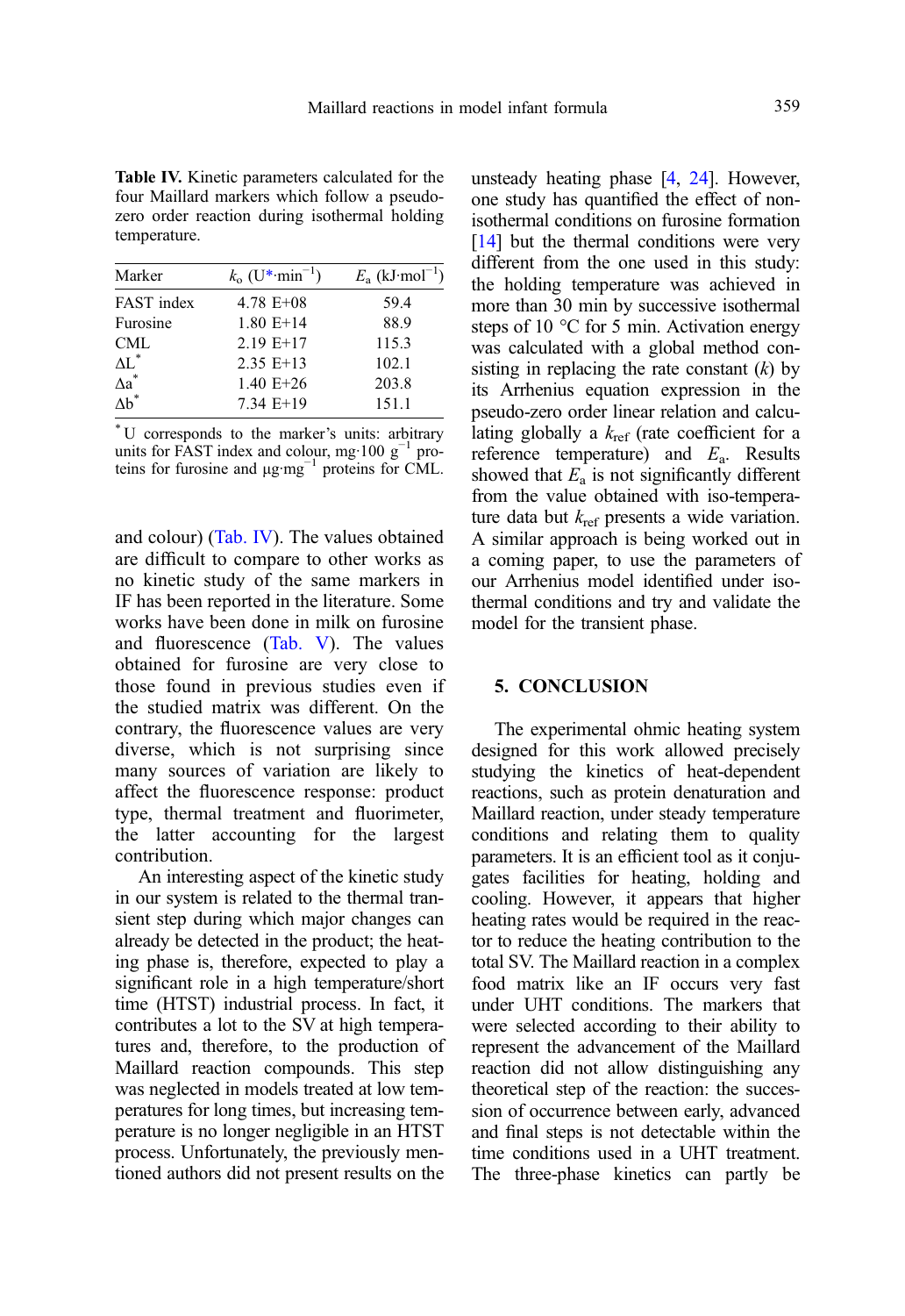|              |                                         | T<br>$({}^{\circ}C)$ | Time<br>(min) | $E_{\rm a}$<br>$(kJ \cdot mol^{-1})$ | $k_{\rm o}$                                                          | Comment                                                                                                           |
|--------------|-----------------------------------------|----------------------|---------------|--------------------------------------|----------------------------------------------------------------------|-------------------------------------------------------------------------------------------------------------------|
| Furosine     | This study                              | $100 - 140$          | $1.5 - 11.5$  | 88.9                                 | $1.80 \times 10^{14}$ mg·100 g <sup>-1</sup> ·prot·min <sup>-1</sup> | IF                                                                                                                |
|              | Arteaga et al. (1994) [2]               |                      |               | 81.6                                 | $3.53 \times 10^{10}$ µmol·L <sup>-1</sup> ·s <sup>-1</sup>          | Milk                                                                                                              |
|              | Claeys et al. $(2001)$ [15]             | $90 - 140$           | $0 - 20$      | 89.8                                 | $2.05 \times 10^{13}$ mg·100 g <sup>-1</sup> prot·min <sup>-1</sup>  | Milk                                                                                                              |
| Fluorescence | This study                              | $100 - 140$          | $1.5 - 11.5$  | 59.4                                 | $4.78 \times 10^8$ AU-min <sup>-1</sup>                              | FAST index on IF                                                                                                  |
|              | Morales et al. (1996) [23]              | $90 - 140$           | $0 - 25$      | 83.9                                 | 5.71 $\times$ 10 <sup>9</sup> AU <sub>'s</sub> <sup>-1</sup>         | Traditional fluorescence<br>spectroscopy on milk supernatant<br>at $\lambda_{\rm ex}/\lambda_{\rm em}$ 347/415 nm |
|              | Schamberger and Labuza<br>$(2006)$ [31] | $120 - 140$          | $0.083 - 0.5$ | 190                                  | 6.90 $\times$ 10 <sup>23</sup> AU <sub>'s</sub> <sup>-1</sup>        | Front face fluorescence<br>spectroscopy on milk at<br>$\lambda_{ex}/\lambda_{em}$ 360/440 nm                      |

<span id="page-11-0"></span>Table V. Comparison of kinetic values in this study and in previous works.

AU: arbitrary unit.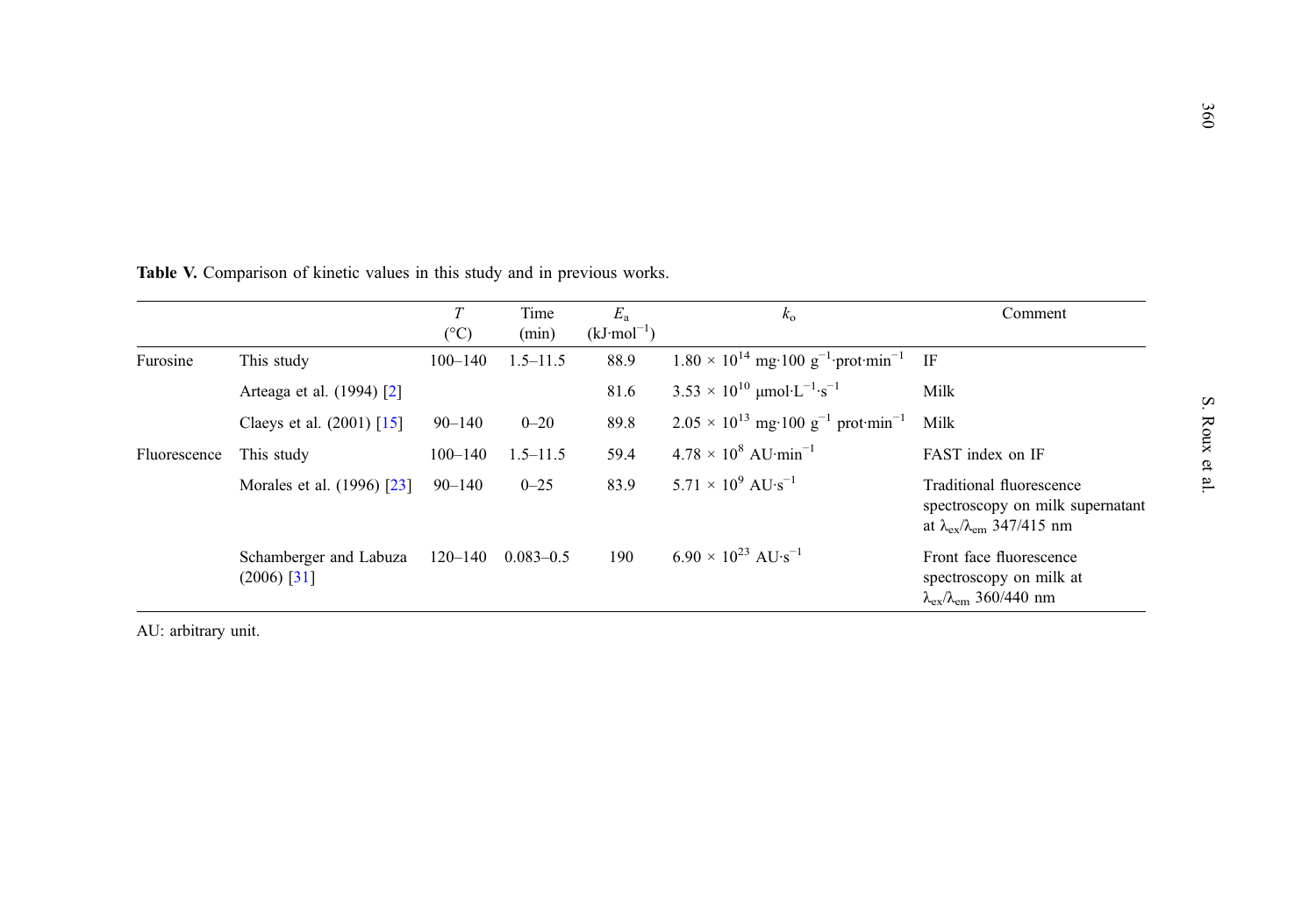<span id="page-12-0"></span>explained: the first step at low temperature and the third one at high steady temperature conditions are already well known. But the second phase, i.e. the transient thermal phase during which the product is heated from  $70^{\circ}$ C to a sterilising temperature above 100 °C would be worth further exploring. In fact, industrial UHT treatments last only few seconds at high temperatures. It implies that for this type of process, Maillard reaction will occur just in this unknown part of the kinetics. More work is needed to understand and predict the kinetics of undesirable reactions occurring during this phase. Simple reaction schemes would be worth completing by selecting more reaction markers in order to be able to establish mass balances between consumed compounds and generated compounds versus reaction progress under unsteady thermal conditions.

Acknowledgments: The authors wish to particularly thank L. Fuentes for technical assistance. They are also grateful to ICARE European project for ordering and supporting this work (6th Framework Programme, Grant No. COLL-CT-2005-516415).

#### **REFERENCES**

- [1] Almaas R., Rootwelt T., Oyasaeter S., Saugstad O.D., Ascorbic acid enhances hydroxyl radical formation in iron-fortified infant cereals and infant formulas, Eur. J. Pediatr. 156 (1997) 488–492.
- [2] Arteaga G.E., Vazquez-Arteaga M.C., Nakai S., Dynamic optimization of the heat treatment of milk, Food Res. Int. 27 (1994) 77–82.
- [3] Ayadi M.A., Leuliet J.C., Chopard F., Berthou M., Lebouché M., Continuous ohmic heating unit under whey protein fouling, Innov. Food Sci. Emerg. Technol. 5 (2004) 465–473.
- [4] Baisier W.M., Labuza T.P., Maillard browning kinetics in a liquid model system, J. Agric. Food Chem. 40 (1992) 707–713.
- [5] Birlouez-Aragon I., De Saint Louvent E., Stahl P., Eveleigh L., Protein hydrolysis of infant formulas strongly activates the Maillard reaction, J. Pediatr. Gastr. Nutr. 39 (2004) 141–145.
- [6] Birlouez-Aragon I., Leclère J., Quedraogo C.L., Birlouez E., Grongnet J.F., The FAST method, a rapid approach of the nutritional quality of heat-treated foods, Nahrung/Food 45 (2001) 201–205.
- [7] Birlouez-Aragon I., Loquet N., De Saint Louvent E., Jouan-Rimbaud Bouveresse D., Stahl P., Evaluation of the Maillard reaction in infant formulas by means of front-face fluorescence, Ann. N. Y. Acad. Sci. 1043 (2005) 308–318.
- [8] Birlouez-Aragon I., Nicolas M., Matais A., Marchond N., Grenier J., Calvo D., A rapid fluorimetric method to estimate the heat treatment of liquid milk, Int. Dairy J. 8 (1998) 771–777.
- [9] Birlouez-Aragon I., Pischetsrieder M., Leclère J., Morales F.J., Hasenkopf K., Kientsch-Engel R., Ducauze C.J., Rutledge D., Assessment of protein glycation markers in infant formulas, Food Chem. 87 (2004) 253–259.
- [10] Birlouez-Aragon I., Sabat P., Gouti N., A new method for discriminating milk heat treatment, Int. Dairy J. 12 (2002) 59–67.
- [11] Bosch L., Alegria A., Farré R., Clemente G., Fluorescence and color as markers for the Maillard reaction in milk-cereal based infant foods during storage, Food Chem. 105 (2007) 1135–1143.
- [12] Brands C.M.J., Van Boekel M.A.J.S., Kinetic modeling of reactions in heated monosaccharide-casein system, J. Agric. Food Chem. 50 (2002) 6725–6739.
- [13] Brands C.M.J., Van Boekel M.A.J.S., Kinetic modelling of reactions in heated disaccharide-casein systems, Food Chem. 83 (2003) 13–26.
- [14] Charissou A., Ait-Ameur L., Birlouez-Aragon I., Evaluation of a gas chromatography/mass spectrometry method for the quantification of carboxymethyllysine in food samples, J. Chromatogr. A 1140 (2007) 189–194.
- [15] Claeys W.L., Ludikhuyze L.R., Hendrickx M.E., Formation kinetics of hydroxymethylfufural, lactulose and furosine in milk heated under isothermal and non-isothermal conditions, J. Dairy Res. 68 (2001) 287–301.